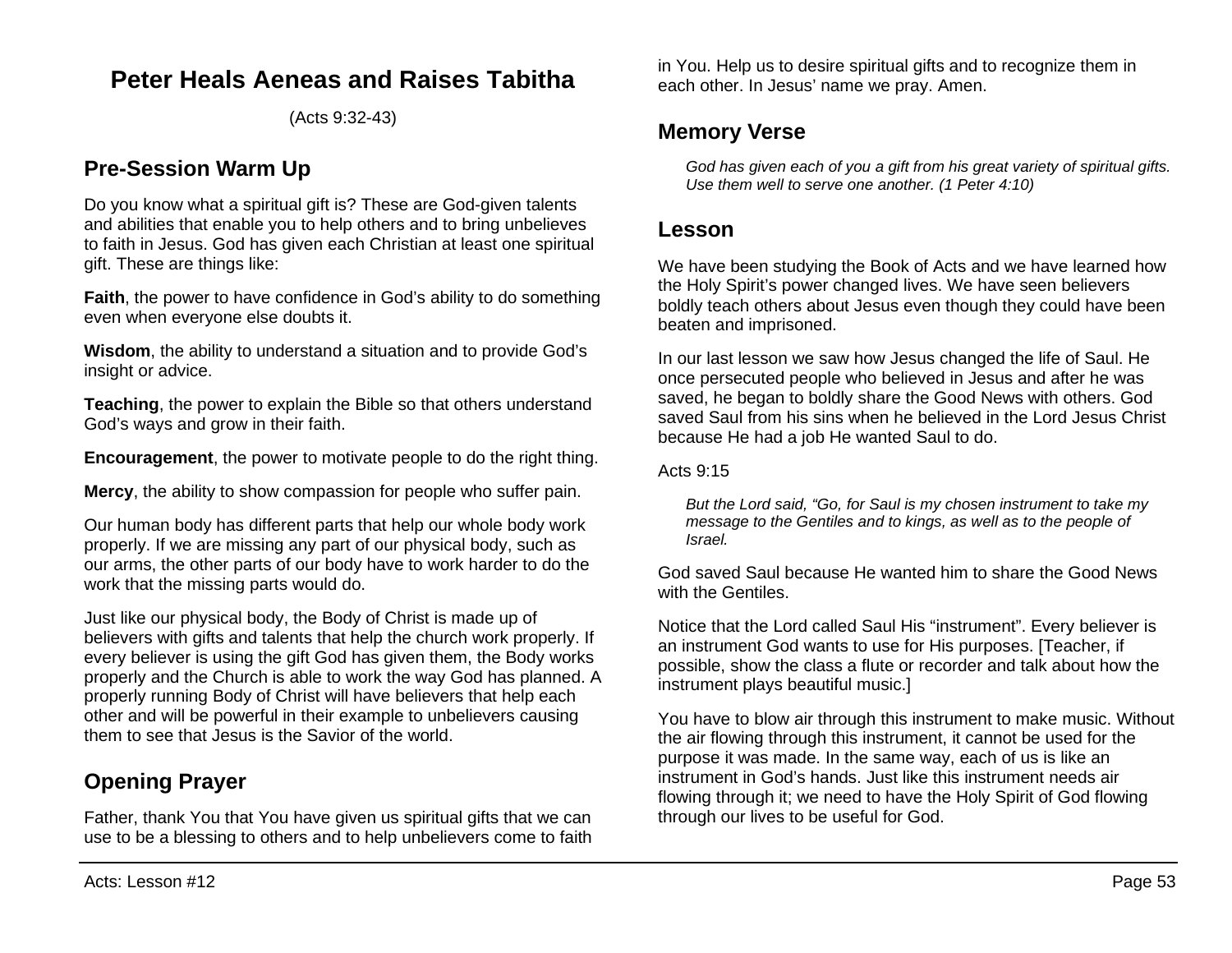At the end of our last lesson about Saul we learned that he was sent to Tarsus [show on a map] and the believers had rest from persecution. While Saul was in Tarsus, God was using that time to teach Saul and prepare him for the work God had chosen him to do.

#### Acts 9:32

*Meanwhile, Peter traveled from place to place, and he came down to visit the believers in the town of Lydda.*

[Teacher, show Lydda on a map.] Who did Peter visit in Lydda? (The believers.)

#### Acts 9:33

*There he met a man named Aeneas, who had been paralyzed and bedridden for eight years.*

What do you think it would have been like for Aeneas [Un-nee-uhs] to be in bed for 8 years? [Allow responses.]

#### Acts  $9.34$

*Peter said to him, "Aeneas, Jesus Christ heals you! Get up, and roll up your sleeping mat!" And he was healed instantly.*

Peter had the spiritual gift of **healing**. This is a miracle that only God can do.

Notice that Peter pointed to Jesus, the One who had the power to heal Aeneas. Peter didn't say, "*I am the apostle Peter and by my authority and power I heal you*." He knew that only Jesus Christ had the authority and power to heal. God used Peter as His instrument to speak to Aeneas and offer him the gift of healing.

#### Acts 9:35

*Then the whole population of Lydda and Sharon saw Aeneas walking around, and they turned to the Lord.*

When the people living in Lydda and Sharon saw that Aeneas was healed they turned to the Lord. Notice that when people saw Peter using the spiritual gift of healing, they turned to the Lord.

The same is true for you. When other people see you using the spiritual gifts that God has given you, they will see God's power at work and will want to turn to Him for themselves.

As Peter continued to visit with the saints in Lydda, there was a believer named Tabitha who lived in Joppa. [Locate Joppa on a map.]

Let's read how Tabitha used her gifts to serve the Lord.

#### Acts 9:36

*There was a believer in Joppa named Tabitha which in Greek is Dorcas. She was always doing kind things for others and helping the poor.*

Tabitha had the spiritual gifts of **serving** and **helps**. Helps is a diving power to assist people with special needs.

Tabitha became sick and died so they prepared her body for burial.

Acts 9:37

*About this time she became ill and died. Her body was washed for burial and laid in an upstairs room.*

When believers in Joppa heard that Peter was nearby in Lydda, they sent two men with a message for him to come quickly to Tabitha's house.

#### Acts 9:38

*But the believers had heard that Peter was nearby at Lydda, so they sent two men to beg him, "Please come as soon as possible!"*

Why do you think they sent for Peter? They had heard that God had given him the spiritual gift of healing.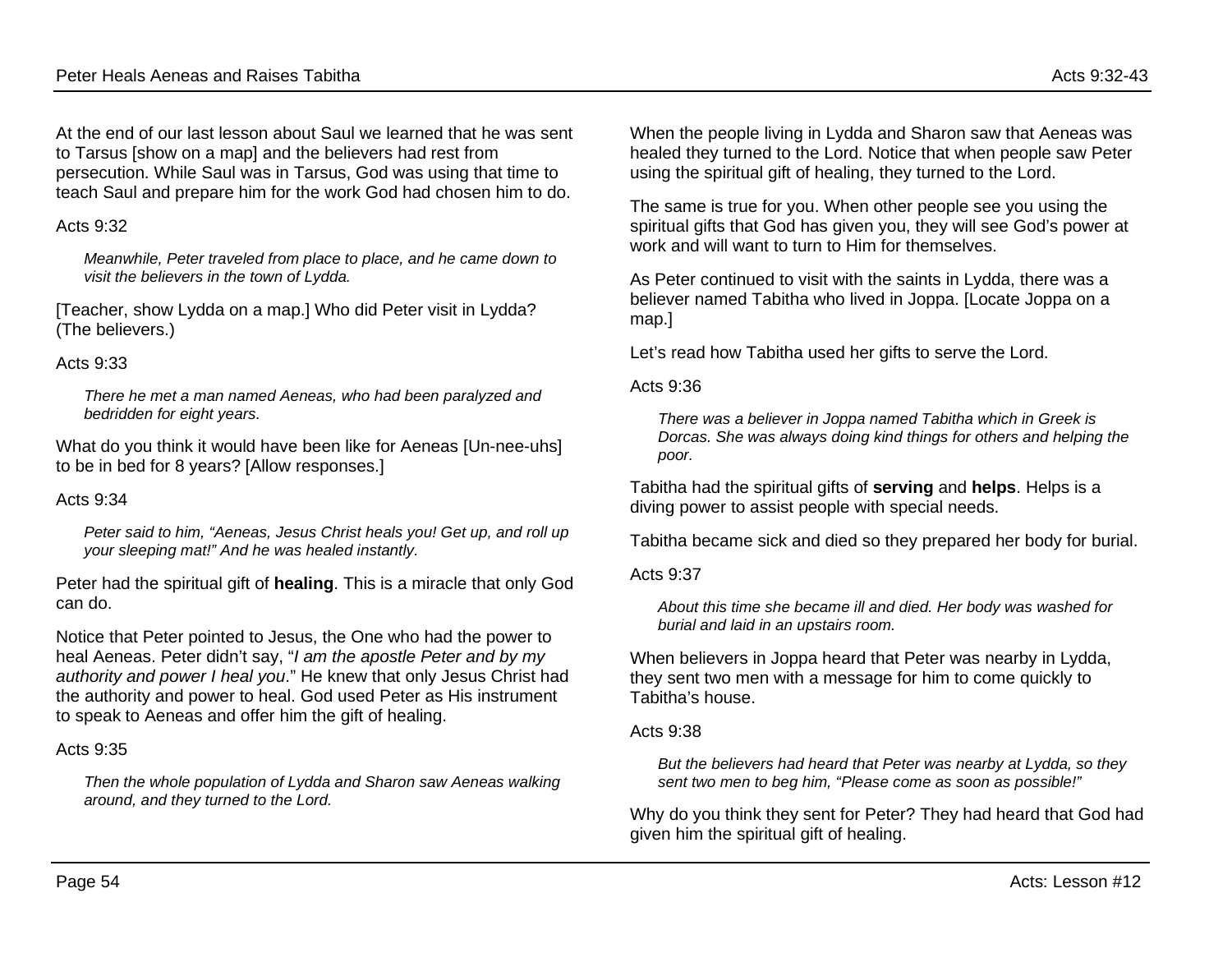Peter returned to Joppa with the two men and went upstairs to the room where Tabitha's body was placed.

Acts  $9.39$ 

*So Peter returned with them; and as soon as he arrived, they took him to the upstairs room. The room was filled with widows who were weeping and showing him the coats and other clothes Dorcas had made for them.*

Tabitha was always doing good and helping the poor. One of the ways she helped poor widows was by making them clothes.

When Peter was in the room the widows were crying and showing him the clothes that Tabitha had made while she was alive. As her body lay lifeless, her good deeds were being remembered.

Peter sent everyone out of the room (have widows return to their seats.

Acts 9:40-41

*But Peter asked them all to leave the room; then he knelt and prayed. Turning to the body he said, "Get up, Tabitha." And she opened her eyes! When she saw Peter, she sat up! (41) He gave her his hand and helped her up. Then he called in the widows and all the believers, and he presented her to them alive.*

Once again God used Peter as His instrument to perform a powerful miracle. Peter could not raise a person from the dead in his own strength. He could only raise Tabitha because the Holy Spirit lived inside of him.

Acts 9:42

*The news spread through the whole town, and many believed in the Lord.*

As we saw with Aeneas' healing, when people in Joppa heard that Tabitha was raised from the dead many believed in Jesus.

Acts 9:43

*And Peter stayed a long time in Joppa, living with Simon, a tanner of hides.*

Peter and Tabitha both used the spiritual gifts that God had given them to serve others. And, when people saw the power of God, their faith grew.

The moment you believe, the Holy Spirit comes inside of your heart and gives you spiritual gifts. When you use the gifts and talents God has given you others will be inspired to know Jesus.

[Teacher, spend a few minutes talking about the spiritual gifts that God has given to each of the students in your class. Explain how they can use their gift to help strengthen other people's faith.

A spiritual gift is an extraordinary power given by the Holy Spirit to all Christians. It's a supernatural grace which helps believers fulfill their calling as Christians and further the Kingdom of Heaven. God gives each of us spiritual gifts so that we can use them to make an eternal impact for his Kingdom.]

# **CLOSING PRAYER**

Father, help me to know what my gifts are and then give me opportunity to use them for Your Name's sake and for Your glory. In Jesus' name we pray. Amen.

# **LEARNING ACTIVITIES**

### **GAME CENTER**

Use the following questions in a game or discussion:

- 1. Who was Peter visiting in Lydda? (Believers)
- 2. Why was Aeneas bedridden? (Paralyzed)